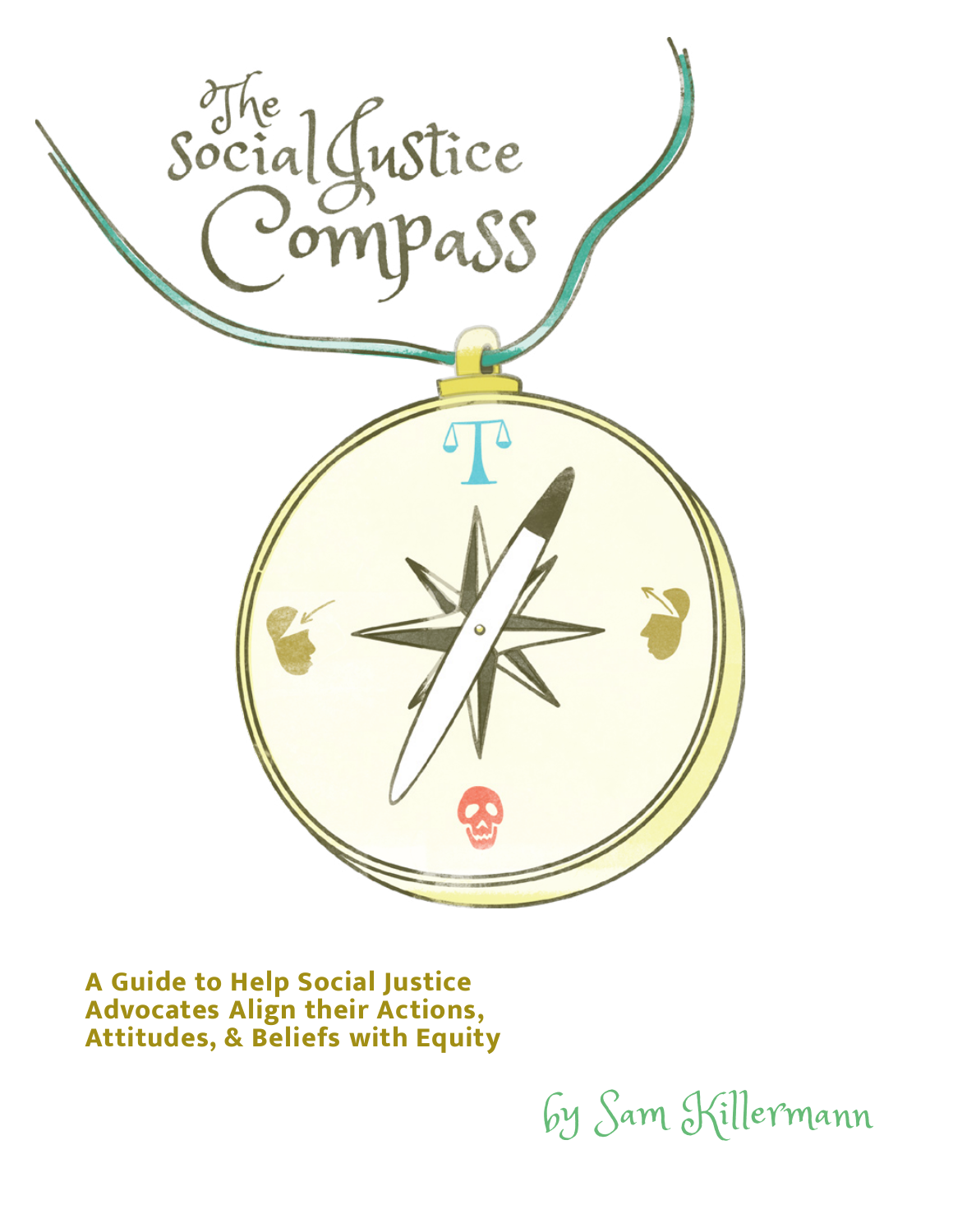

Access is a cornerstone value of social justice. As such, it would be antitethical for me to restrict access to these ideas. To that end, **this model, the guide, and all of my other work mentioned or referenced here, is uncopyrighted**.

You may modify this document, and the model itself, however you'd like: change it, edit it, improve it, tweak it, tailor it to a specific purpose. You may distribute this document, and the model itself, wherever you'd like: share it, reprint it, post it to your website, include it in curricula and lesson plans.

And you needn't ask permission (I've already granted it). It's my gift to you, to the commons, toward the goal of social justice.

May it help you find your path,

sK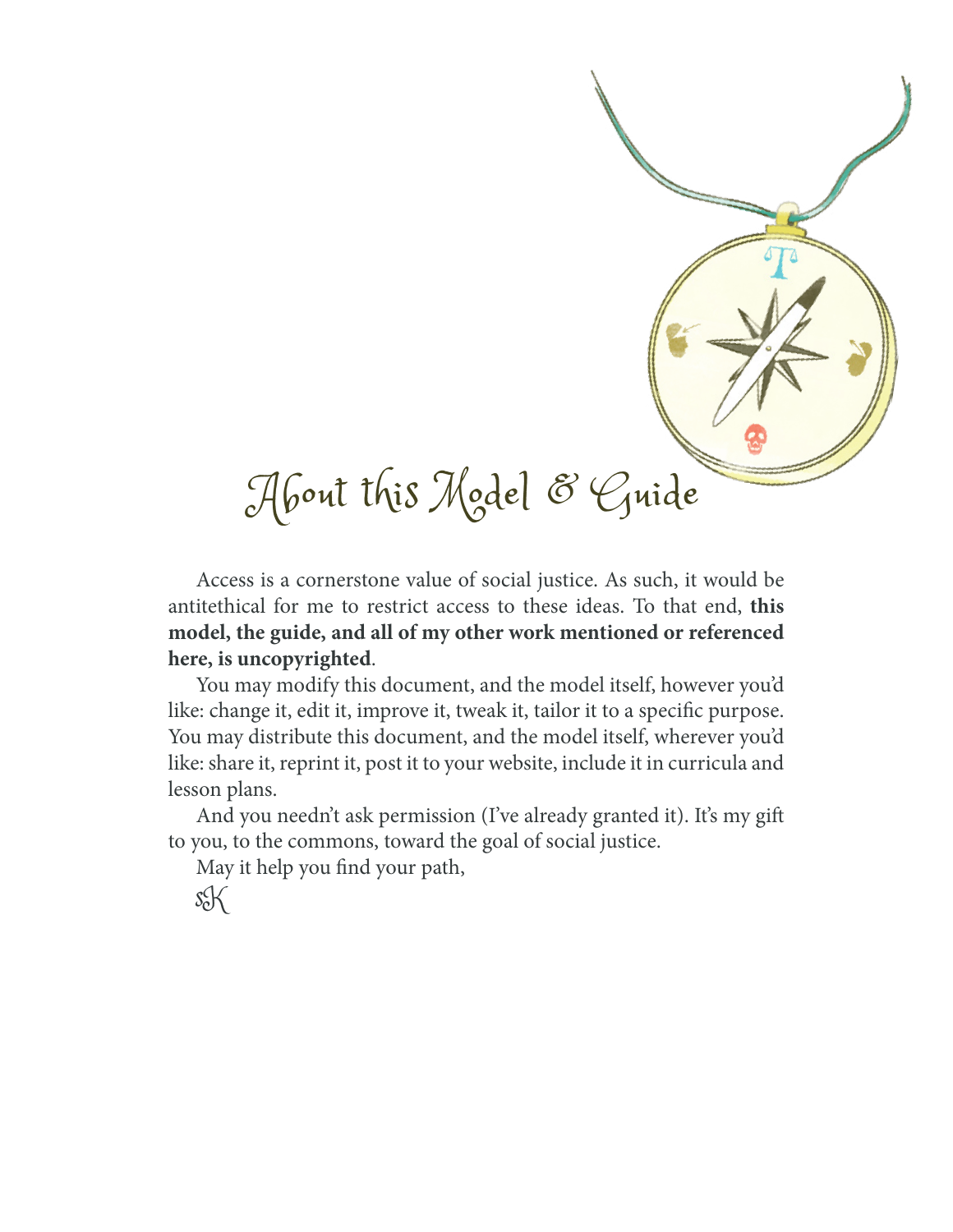"Human progress is neither automatic nor inevitable... Every step toward the goal of justice requires sacrifice, suffering, and struggle; the tireless exertions and passionate concern of dedicated individuals."

**Martin Luther King, Jr.**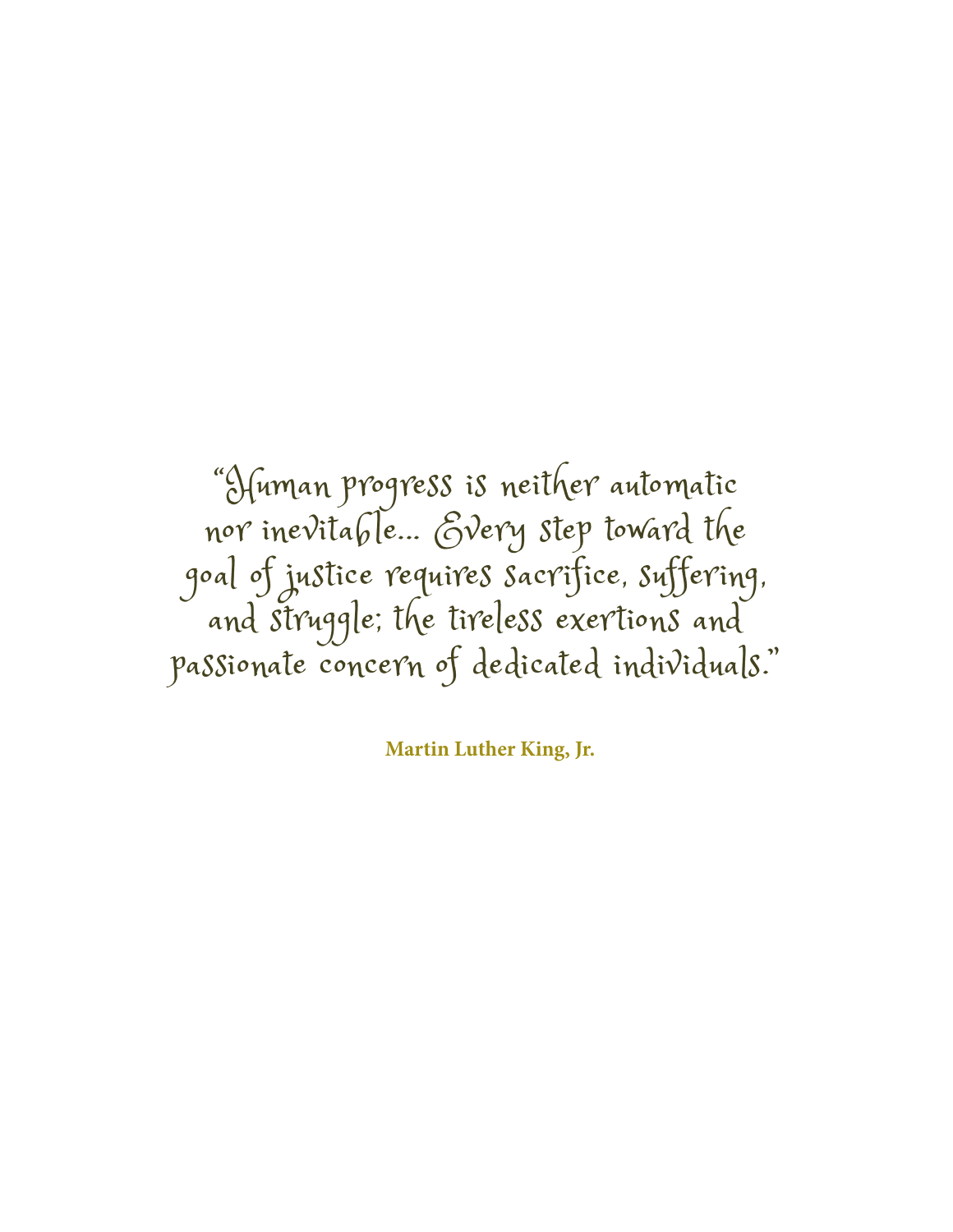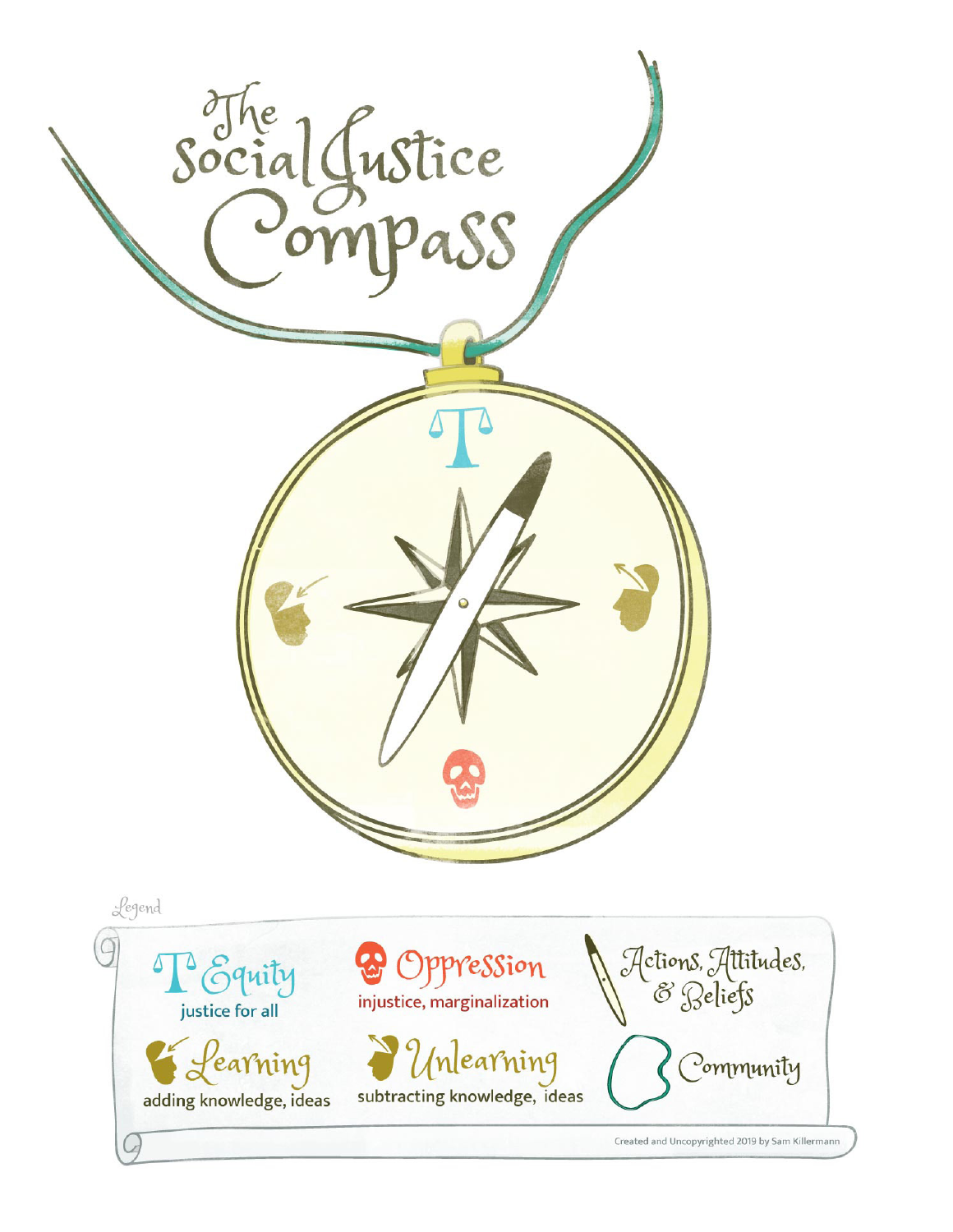# Introduction

Are you sailing the seas of social injustice, looking for a path toward equity, and in need of a tool that can point you in the right direction? Perhaps you are [rethinking how you do social justice now,](https://www.itspronouncedmetrosexual.com/2019/01/social-justice-then-and-now/) today, in the year *two-thousand-whatever* — with everything happening in the world — and searching for a new path forward.

*Avast!* A new model for thinking about and doing social justice… *ho!* This is off to a bad start. It turns out that every day can be [Interna](http://talklikeapirate.com/wordpress/)[tional Talk like a Pirate Day](http://talklikeapirate.com/wordpress/) if you don't care about having friends.

But if you care about social justice, friend, well, look no further!

I'm happy to share with you a new model for thinking about social justice, for considering your actions, attitudes, and beliefs, and for guiding yourself and your community toward equity: The Social Justice Compass.

Let's dive right in.

## **Identifying the Components of the Social Justice Compass**

Like every compass, the Social Justice Compass has a several components that you need to understand, or it's as likely to steer you off path as it is to point you in the right direction.

Before we get into using the thing, let's make sure we're on the same page about what we're working with.

### **Lanyard**

The last thing you want when you're adventuring in uncharted territory is to drop your compass. Have no fear! That's why we attach a lanyard.

The lanyard of our compass represents **Community**. Here, we're defining community as:

• The community of fellow social justice people you are working with, alongside of, or in support of, to take steps toward equity; and

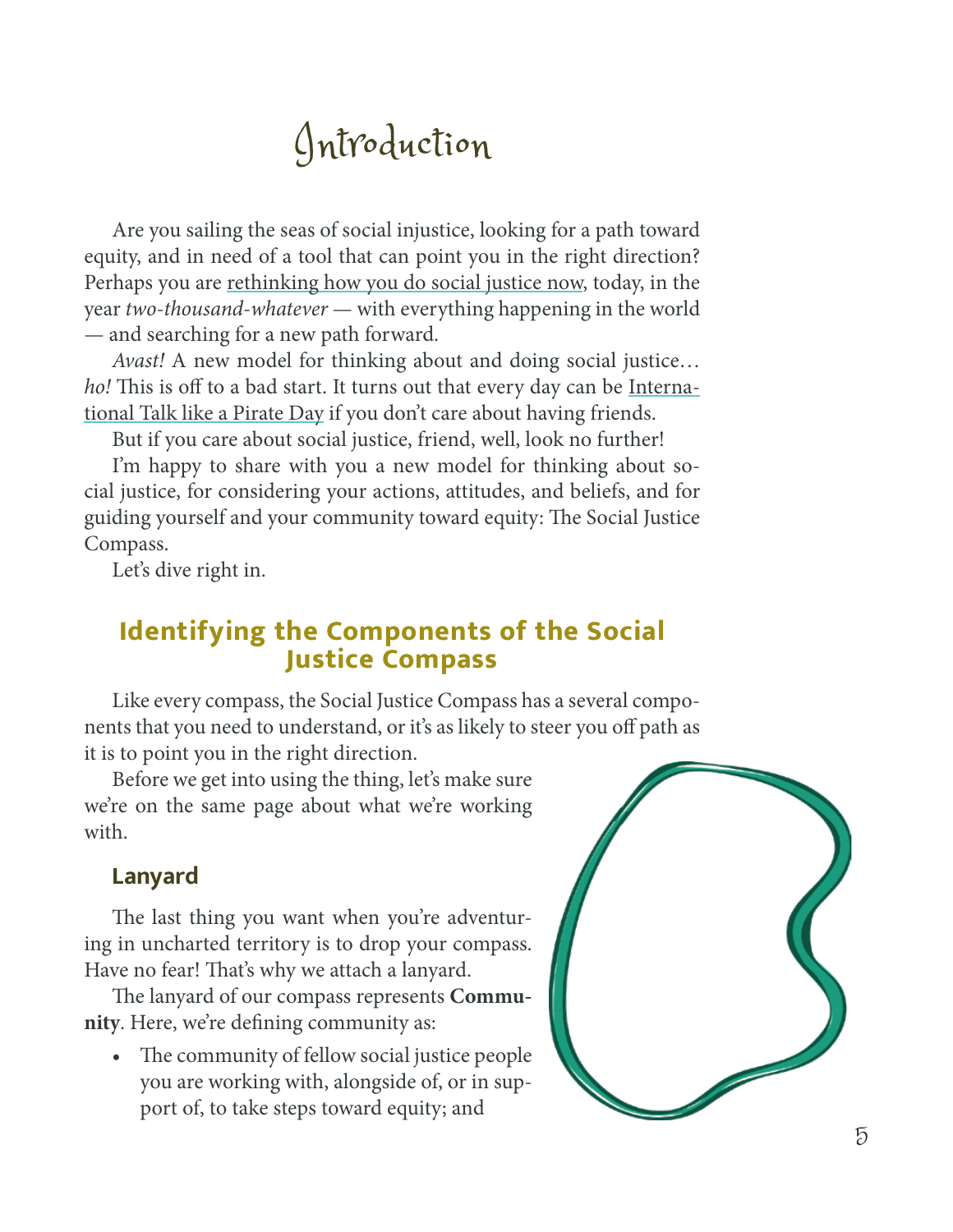• Your local community, or the community in which you're hoping to effect positive change.

It's with community that we hold the compass (we're not alone in this!), protecting us from getting lost, making sure we're always able to look down and clearly see the needle.

## **Needle**

The needle on the Social Justice Compass represents your current **Actions**, **Attitudes**, and/or **Beliefs**.

No fancy word-smithing here, we are using these terms for their simple definitions. You can think of…

- **Actions** as anything you're doing, considering doing, or that is happening;
- **Attitudes** as stances, viewpoints, or perspectives; and
- **Beliefs** as statements or ideas you (or others) hold to be true.

### *(Or whatever you find in your favorite dictionary!)*

Any particular action, attitude, or belief, represented in the needle, will point you in a particular direction.

# **Directions**

On the face of the compass we have the cardinal directions of social justice: Equity (our "true north"), Learning, Unlearning, and Oppression.

Again, we're relying on standard definitions for each of these directions:

• **Equity**: justice for all, the status of social justice being achieved (or inched toward)



- **Learning**: adding new knowledge or ideas, consuming information
- **Unlearning**: subtracting a particular bit of knowledge or an idea, refining information
- **Oppression**: injustice (for some, many, or a few), marginalization, subjugation, or structural suppression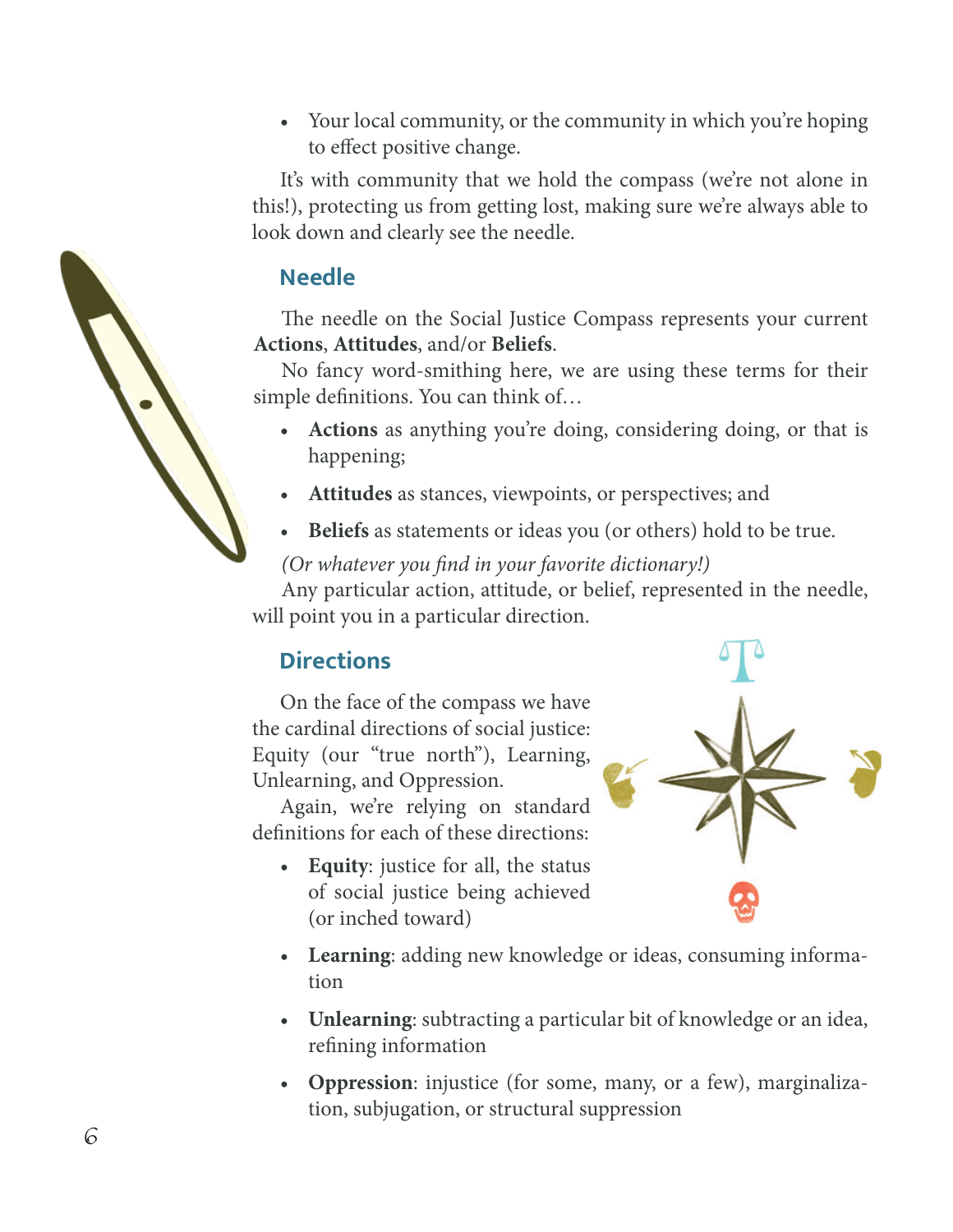Equity is the guiding principle of social justice, so when a particular action, attitude, or belief is pointing you toward equity, you're on the right track: do that thing, maintain that attitude, or continue holding that belief.

When you find that the needle isn't pointing toward equity, you might have some learning or unlearning to do to get back on course no worries! detours are a natural part of the journey toward justice.

Or, when you recognize that a particular action, attitude, or belief is oriented toward oppression, it's time to halt altogether.

How do you know?

Well, *shiver me timbers*, I'm so glad you asked, matey.

# **Using the Social Justice Compass**

Despite being a doodle, not a physical object you can carry around; and despite not being [imbued with magical powers that always point](http://pirates.wikia.com/wiki/Jack_Sparrow%27s_compass) [you toward whatever you most desire in the world](http://pirates.wikia.com/wiki/Jack_Sparrow%27s_compass); the Social Justice Compass is a practical tool you can use in your activism, life, and work.

And you don't even need the doodle handy, once you have the idea in your mind. So take that, "real" compasses!

#### **Orient Your Actions, Attitudes, and Beliefs Toward Justice**

The idea behind the Social Justice Compass is to use it as a mental model for considering whether any particular Action, Attitude, or Belief — one that we're considering or already in the midst of — points us toward Equity, or steers us toward Oppression.

To do this, we need a few things:

- 1. A sense of when something would lead to justice for all (**Equity**);
- 2. A sense of when something would lead to injustice (**Oppression**);
- 3. Awareness of when we're lacking knowledge or ideas that might guide our path forward (**Learning**); and
- 4. Awareness of when we're holding knowledge or ideas that might be obstructing our path (**Unlearning**).

The good news: you likely already, deep in your gut, have all of the above.

Better news: even if you don't (or do), you're not in this alone. Re-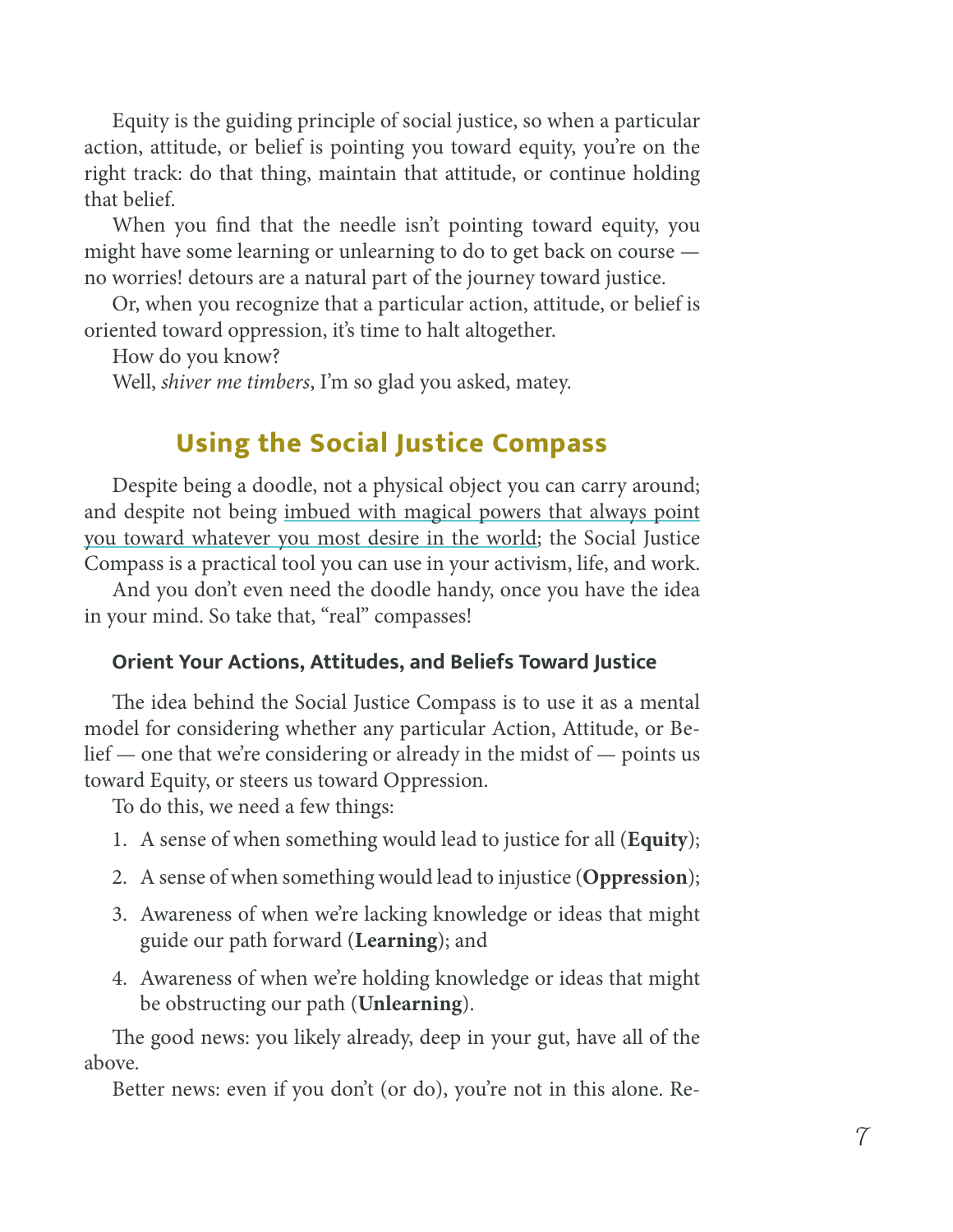member: you have a whole community of guts to check.

Best news: I'm not going to leave you walking the plank of "it's in your gut." I'll throw you two ropes.

#### **The Polar Opposites**

When trying to orient toward justice, we can benefit from several Magnetic Fields (not pictured in the model, because they're invisible) pulling on our needle:

- **Access** (e.g., access to resources, institutions, safety, wellness, happiness);
- **Impact** (i.e., the effect on a particular social group, community, or population); and
- **Systems** (e.g., laws, states, schools, norms).

As a general rubric, Actions, Attitudes, and Beliefs **are equitable when they**:

- 1. **Promote access**;
- 2. **Positively impact** everyone, or disproportionately & positively impact those who are most disproportionately disadvantaged; **and**
- 3. Have the ability to **influence systems**.

A path toward equity requires all three.

On the contrary, Actions, Attitudes, and Beliefs **are oppressive when they**:

- 1. **Restrict or inhibit access**; **and/or**
- 2. **Negatively impact** everyone, or only positively impact those who are disproportionately advantaged.

Oppression is a destination that's easier to find (*Ahoy!* You're already here.), so you only need one of the two.

And beware the other Magnetic Fields that can distort your needle, pulling you in the wrong direction. To name but a few: comfort, your personal biases, the path of least resistance, "we've done it this way before", or [social justice dogma](https://itspronouncedmetrosexual.com/tag/social-justice-dogma/).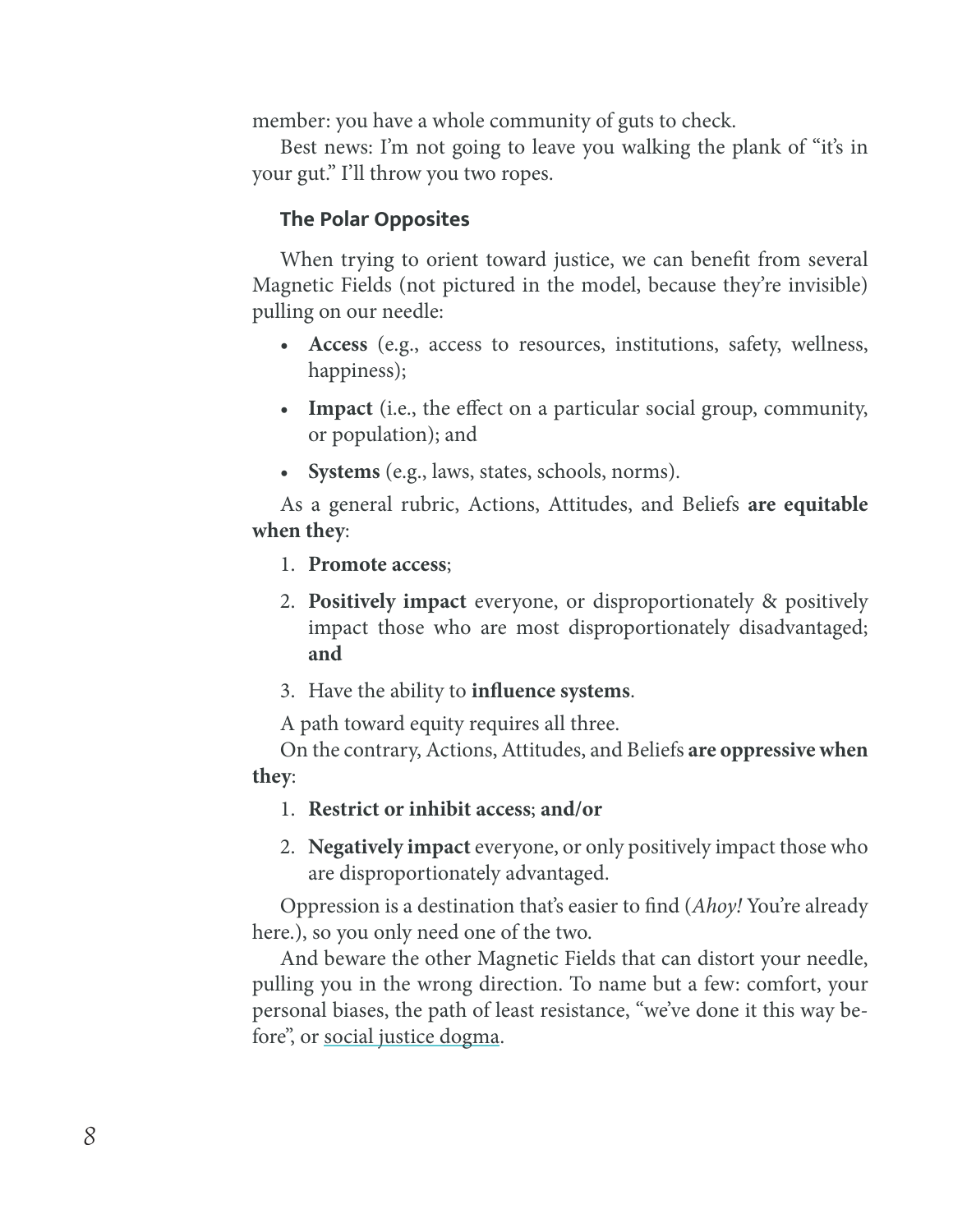#### **The Sea You're Sailing On**

The other thing not pictured in the edugraphic is **Context**. And context is [a pirate] king.

It's the history, the political climate, the trends, the past efforts, the current sentiment.

**Context** is the world in which you're navigating toward equity, from swashbuckling sea to swashbuckling shore.

## **Some Guiding Questions for Needle Pointing**

Why might the needle point toward **Equity** for one action, but **Learning** for another? Why are some beliefs downright **Oppressive**, while others are detours through **Unlearning** — *less down, more right* — on the path toward **Equity**?

Those are not the guiding questions.

They are, however, the questions that the guiding questions answer. And if that word salad gave you mental scurvy, here comes some Vitamin C.

When you're considering any particular **Action**, **Attitude**, or **Belief**, **ask yourself the following questions, to start**:



- Does this Action/Attitude/Belief (**A/A/B**) promote or inhibit **access**?
- What **social groups, communities, or populations** might be **disproportionately impacted** by A/A/B? (e.g., people of a particular race, class, gender, sexual orientation, ability, nationality, status, or other shared identity)
- In what ways might **social systems** be influencing, or be *influenced by,* this A/A/B?
- What might I be taking for granted or overlooking about this A/A/B? That is, might there be some i**mportant aspect of context to consider**, or some errant **magnetic field distorting my measurement**?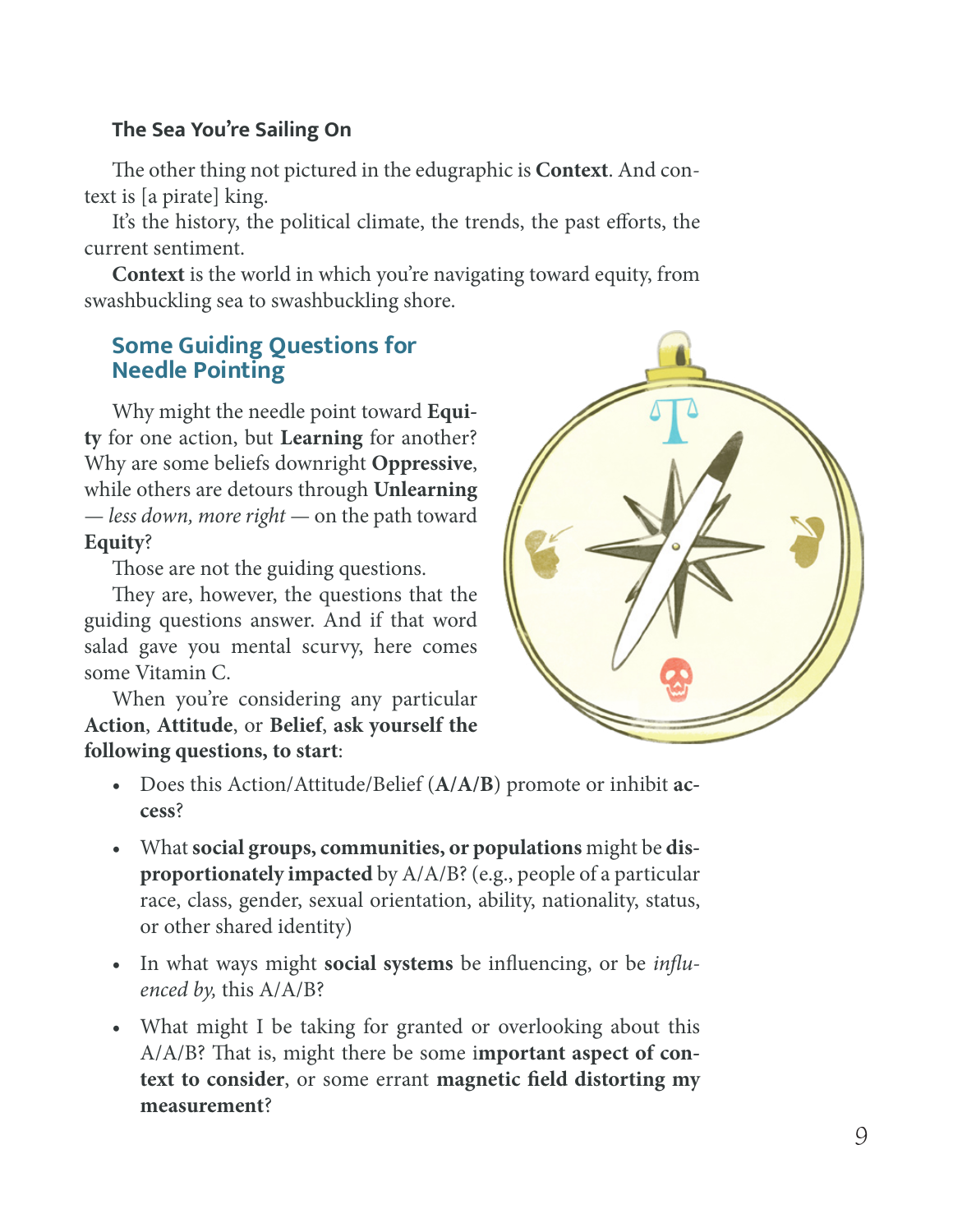Now, **ask the same questions of different members in your community about that A/A/B**, both those fellow social justice people you're working with, and the members of the community you're working within.

*Don't stop there! Come up with your own guiding questions! The questions you ask yourself, or people in your community, whenever you're trying to figure out if an A/A/B is pointing you toward Equity or Oppression.*

# **A Complementary Tool**

The Social Justice Compass isn't meant to replace all the tools on your belt. Instead, it works really well as a complement to what a lot of us are already working with.

But I'm sure you already figured that out — you're so smart! (Sorry to be a complimentary tool.)

When I was creating this model, I asked a bunch of friends what metaphor or analogy they associated with social justice. Unanimously, they responded "Lens. Social justice lens."

And that was no surprise to me. "Lens" was all I'd thought of before, too.

It's the analogy most of us are taught. But it wasn't until recently that I considered its shortcomings (for years, I had been delivering a keynote speech called "Applying a Social Justice Lens to Your Life and Work").

**Specifically, lenses are great for looking at things — deconstructing them, picking them apart, examining them, etc. — but they're not great for telling you what to do about it.**

And this has become a trend as social justice has become more mainstream: tons of criticism, deconstruction, and "here's why that's problematic." Not so much "here's where we need to go instead."

But like a spyglass can help you survey the surrounding seas, before using your compass to navigate them, your Social Justice Lens can help you identify actions, attitudes, and beliefs that are inequitable, or in need of change, before you turn to your Social Justice Compass to find a new path forward.

But do we need a map? What would the map be?

Maybe the map can be the course we plot, once we know a particular Action, Attitude, or Belief is equitable?

Aye like that! Maybe it's the plans our community establishes, the suggested policy changes, the new norms we want to establish, the